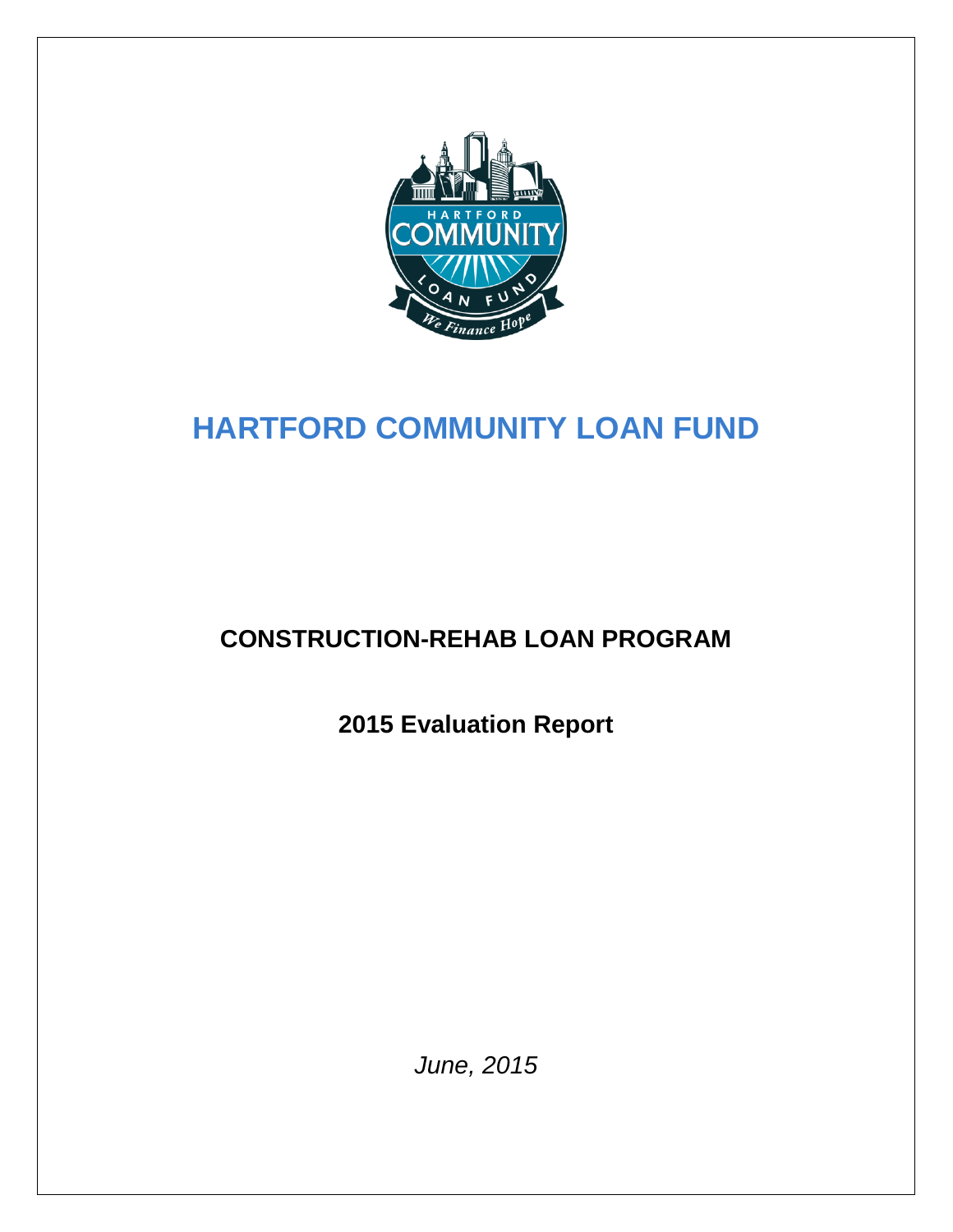# **Contents**

| INTRODUCTION: HARTFORD COMMUNITY LOAN FUND, INC. |  |
|--------------------------------------------------|--|
|                                                  |  |
|                                                  |  |
|                                                  |  |

# **Appendices**

APPENDIX A - Borrower Survey APPENDIX B - HCLF's Job Creation Methodology



*The evaluation of Hartford Community Loan Fund's Construction-Rehab Loan Program has been made possible through the support of the Nonprofit Support Program at Hartford Foundation for Public Giving. HCLF also thanks the Foundation's consultant Anita Baker for her expertise and assistance through the Building Evaluation Capacity program.* 







*Capital for Hartford Community Loan Fund's Construction-Rehab Loan Program is provided in part by our corporate partners who share our passion for investing in Hartford's neighborhoods.*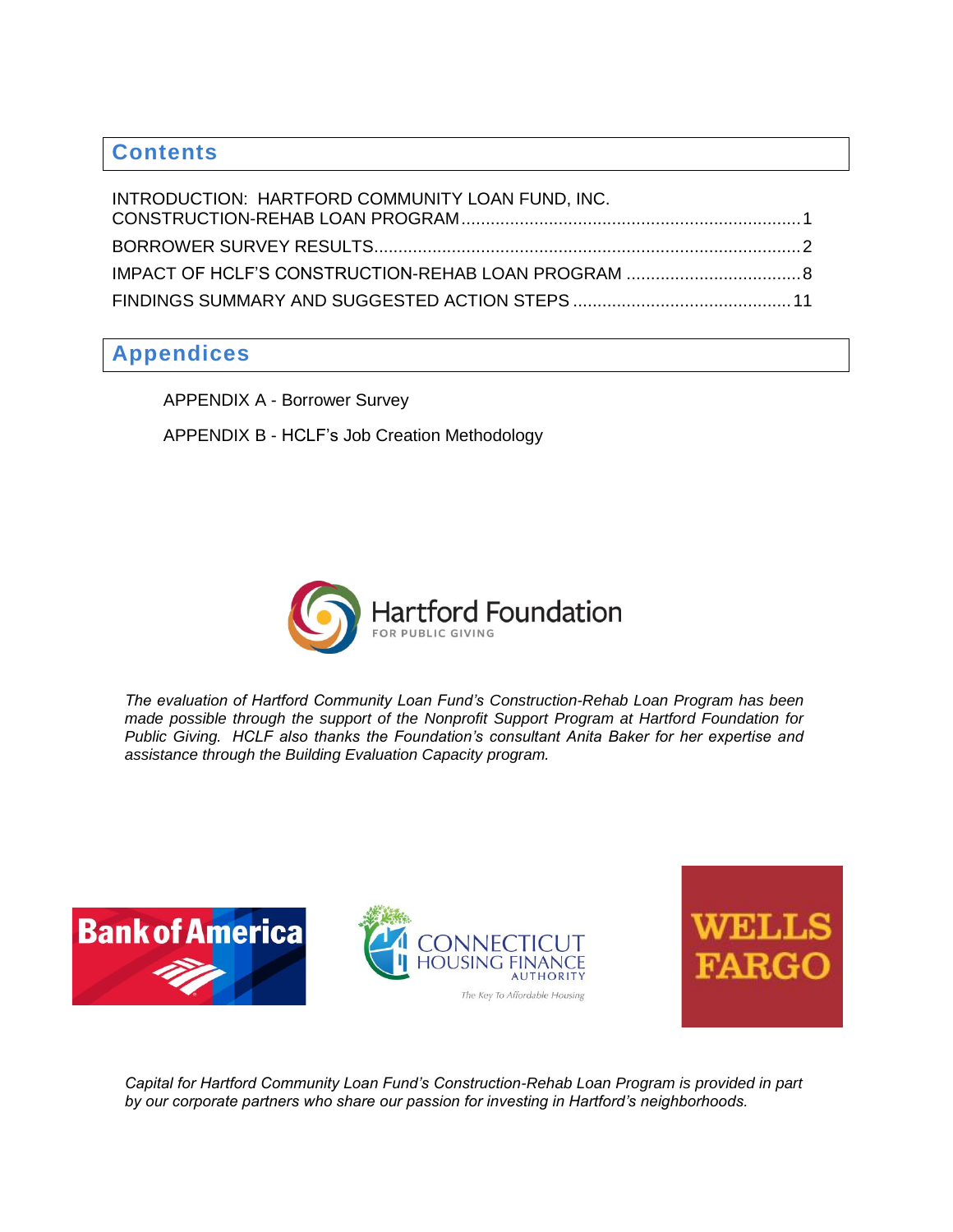

# **HARTFORD COMMUNITY LOAN FUND**

# <span id="page-2-0"></span>**INTRODUCTION: HARTFORD COMMUNITY LOAN FUND'S CONSTRUCTION-REHAB LOAN PROGRAM**

Hartford Community Loan Fund, Inc. ("HCLF") is a community development financial institution (CDFI), based in Hartford, Connecticut. The mission of HCLF is to provide and promote just and affordable financial services that benefit low-wealth residents of Hartford.

One of the ways HCLF fulfills its mission is by providing financing to rehabilitate affordable housing units in its investment area. HCLF provides such financing to owners of residential and mixed used properties in Hartford through its **Construction-Rehab ("***CR***") loan program**. Starting with a pilot program, the CR program was formally launched in 2006, and in 2012 became and still is HCLF's largest loan program. Through its participation in Hartford Foundation for Public Giving's 18 month Building Evaluation Capacity program, HCLF has completed its first comprehensive evaluation of the Construction-Rehab loan program.

### **EVALUATION DESIGN**

The evaluation was conducted to answer the following Evaluation Questions ('EQ1' and 'EQ2'):

**EQ1** What are borrower perceptions of the CR loan program? From the perspective of CR loan program borrowers, what could/should HCLF do to improve the program and increase its impact?

**EQ2** What is the community impact of HCLF investments through the CR loan program? (Impact examples: HCLF capital invested, jobs created, housing units rehabbed, affordability of units rehabbed for low-wealth residents, leveraged capital invested in the community)

HCLF sought answers to Question 1 through utilization of a survey of 42 borrowers who had obtained financing through the CR program and successfully completed HCLF financial rehab projects during the years 2012-2014. The survey was administered during January – February of 2015 through an online tool. Due to language barriers, several borrowers chose to respond to the survey via in-person interviews with bilingual staff. In total, HCLF received responses from 71% of 42 borrowers invited to participate in the survey.

Question 2, addressing the impact of HCLF CR loans in the community, was evaluated via record review.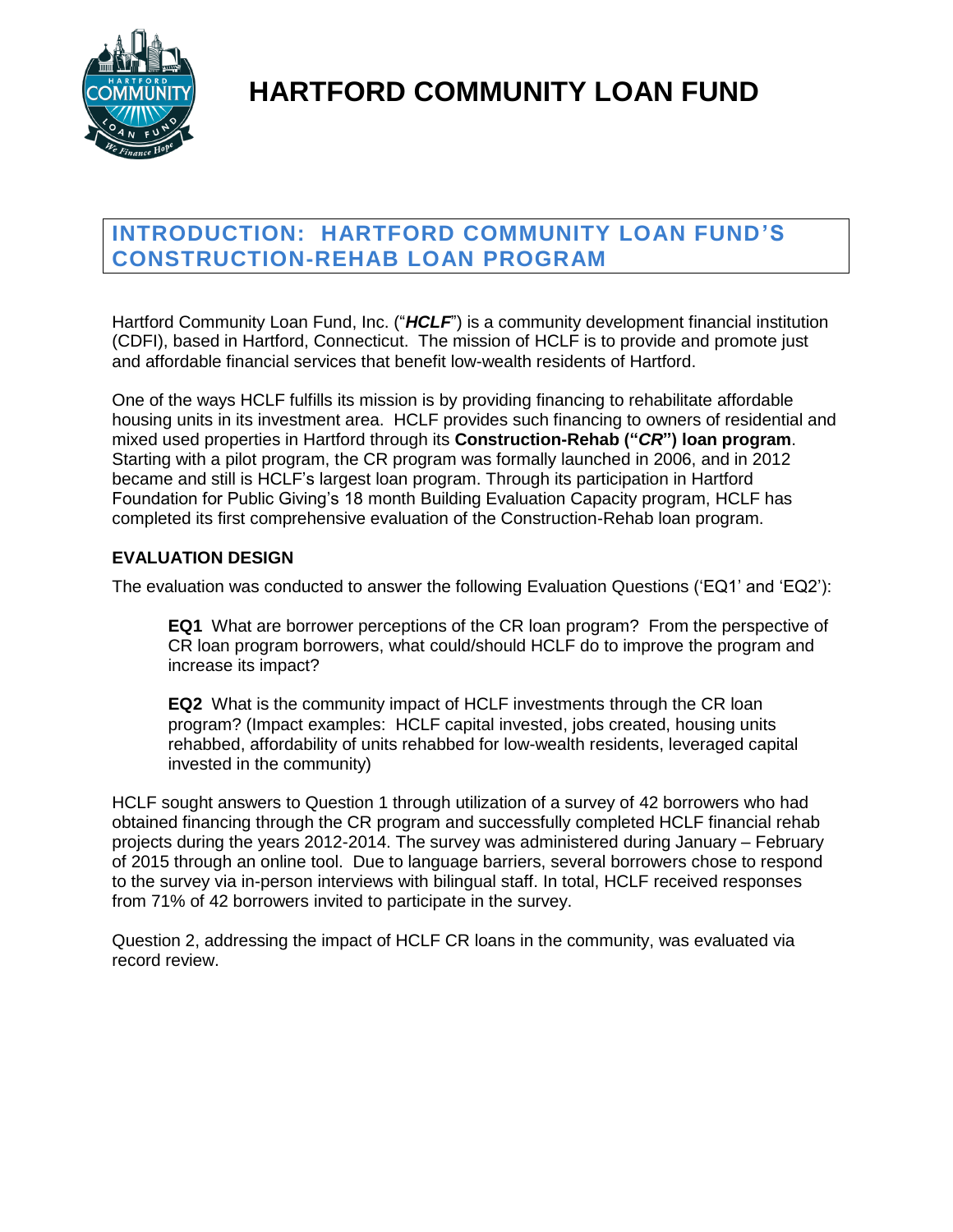# <span id="page-3-0"></span>**BORROWER SURVEY RESULTS**

Borrowers were selected for survey participation based on the following criteria: 1) Borrower must have been active in HCLF CR portfolio lending during the past three years (2012 – 2014); and 2) Borrower had completed 100% of loan advance process for at least one project/loan during the three year period. A copy of the survey is attached as Appendix A. Sixty-one borrowers met the required criteria and were invited to participate in the survey. Forty-two responded and expressed a willingness to participate. Subsequently, in January, 2015, each of the 42 CR Borrowers received the survey instrument. HCLF received 30 completed surveys in response for a 71% response rate. Surveys were completed both online and during in-person interviews with HCLF non-lending staff.

All survey respondents were asked how they first came to be aware of HCLF financing opportunities. As shown in Figure 1, word of mouth was most commonly identified as the referral source. Additionally, about 13% of respondents learned of HCLF through a realtor, 9% were referred there by City of Hartford staff, and a few (6%) found HCLF through an online search.





## **COMMUNICATION DURING LOAN APPLICATION & ORIGINATION**

Respondents were asked to assess the quality of HCLF staff communications and assistance through the entire lending process – from application to loan closing. As shown in Table 1, most respondents indicated communication with HCLF was sufficient and effective. Specifically:

- Borrowers were given five options to rate the communication/help they received from HCLF staff. All respondents (100%) *strongly agreed* it was sufficient.
- Borrowers were given the same five options to rate HCLF staff and/or attorney communication in preparation for loan closing. Almost all respondents (90%) *strongly agreed* that communication was sufficient as well.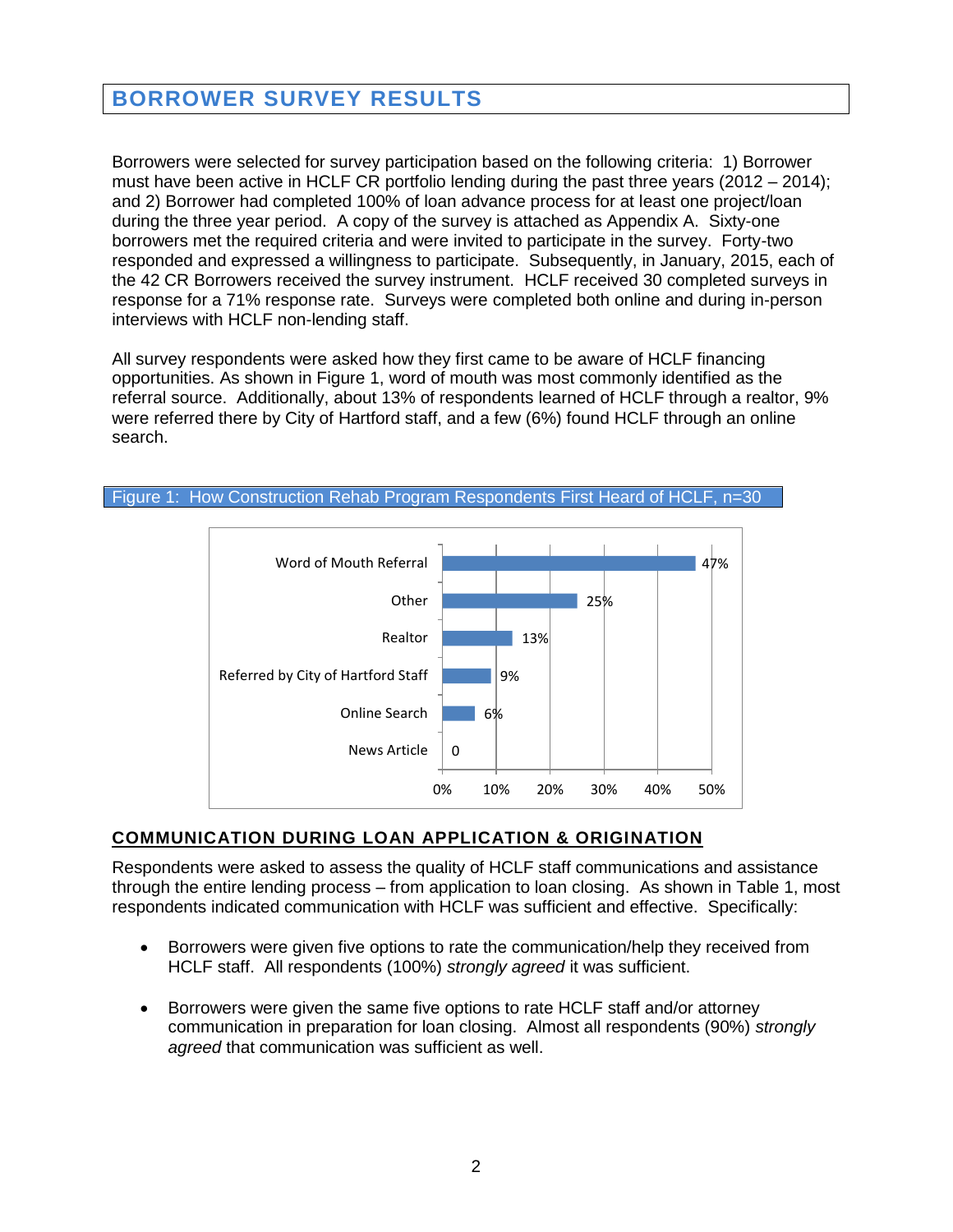• Borrowers were asked if there were any "surprises" at their loan closing, and 87% of respondents replied '*No'.*

| Table 1: Borrower Feedback Regarding Communication During Loan Application<br>$n=30$                            |      |
|-----------------------------------------------------------------------------------------------------------------|------|
| Percent of Borrowers who                                                                                        |      |
| Strongly Agreed the communication/help they received from HCLF was<br>sufficient during the application process | 100% |
| Strongly Agreed HCLF staff and/or attorney communicated sufficiently with<br>them in preparation for closing    | 90%  |
| Reported there were "no surprises" at their closings                                                            | 87%  |

## **TECHNICAL ASSISTANCE / SKILLS**

HCLF seeks to build the capacity of its borrowers – especially locally based low/moderateincome, small scale entrepreneurs - by providing technical assistance and training related to property rehab and management. Additional questions on the survey, including some that were open-ended, were included to solicit input as to how the organization might best accomplish this objective in the future. As shown in Table 2 and the text box following, respondents were able to provide clear, concrete suggestions. About half of the respondents indicated it would have been helpful as they were initiating their first projects to learn more about tenant selection, landlord/tenant rights, record keeping for properties, and property management including both short-term and long-term maintenance. About one-third of the respondents also indicated it would have been useful to learn more about contractor selection and project oversight.

Respondents also had specific, wide-ranging additional requests. Samples of their requests are shown in the box below.

| Table 2: Technical Assistance Helpful to Borrowers at Project Initiation, n=30                                              |     |
|-----------------------------------------------------------------------------------------------------------------------------|-----|
| Tenant selection, including how to find good tenants, work with tenant<br>subsidy programs (e.g., Section 8), etc.          | 48% |
| Landlord/tenant rights and responsibilities, including leases, eviction law,<br>lease restrictions, etc.                    | 48% |
| Record keeping for properties, including budgets, financial records and<br>accounting                                       | 48% |
| Property Management, including both short-term and long-term<br>maintenance                                                 | 45% |
| Contractor selection, including how to select a contractor, obtain<br>construction bids, etc.                               | 35% |
| Project oversight, including how to oversee the construction process,<br>achieve successful completion of the project, etc. | 35% |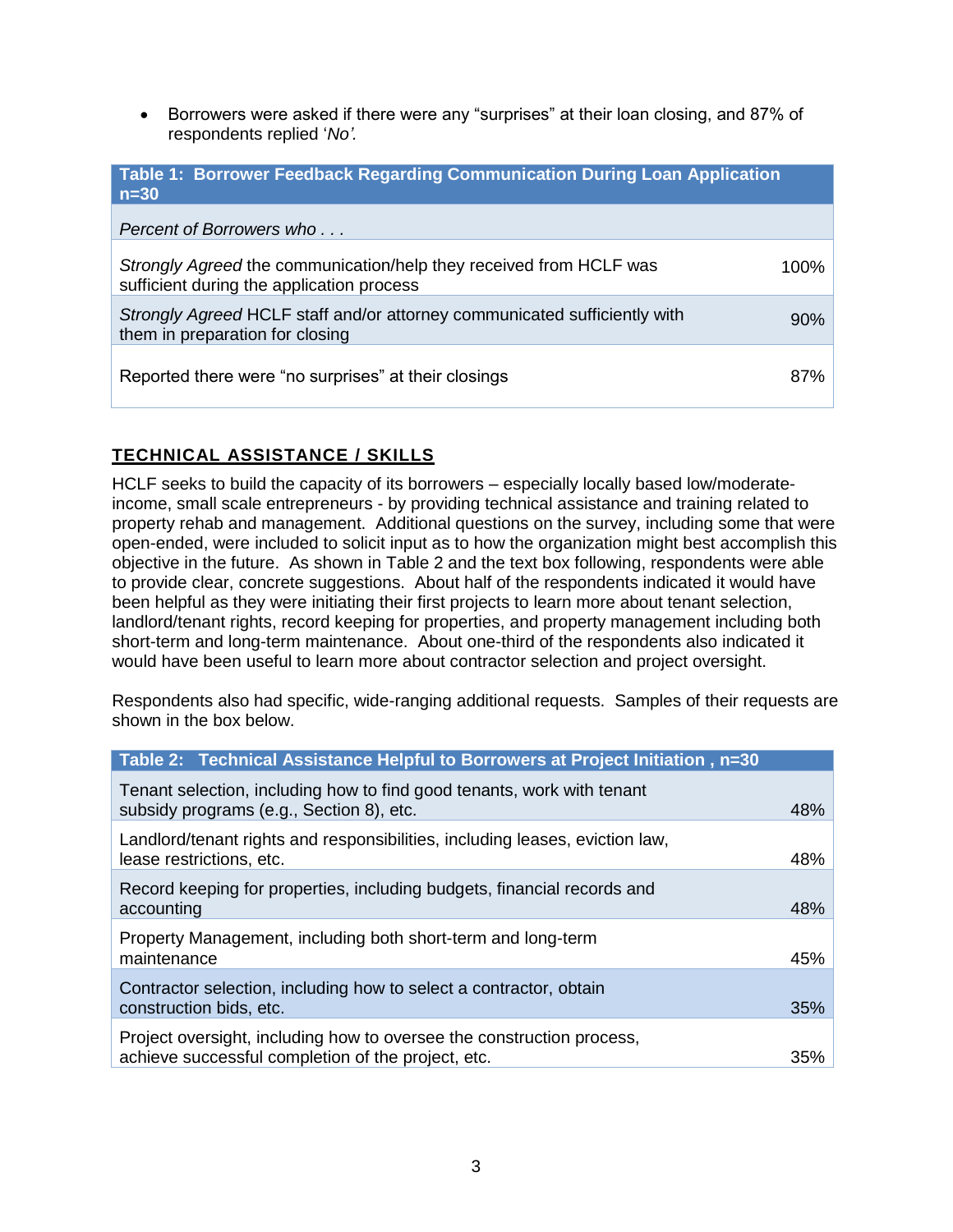*Examples of open-ended responses to the question: What other skills or knowledge would help you manage your project or your property more successfully?*

*Actual help finding renters.*

- *Assistance in determining the construction budget. We did it on our own, but the real costs turned out to be 20% higher than budgeted.*
- *Source of providers for construction insurance required by HCLF – detail on coverage expectations / needs.*

*Assistance in preparing for 2nd level (permanent mortgage) financing.*

- *On the first project, we ran into an unexpected asbestos issue. Information on asbestos and/or lead abatement would have been helpful.*
- *Incentives offered by City of Hartford, along with tax credits available for certain (historic) properties.*

*Connections to property management companies.* 

### **IMPROVEMENTS TO PROGRAM**

The survey was also designed to collect input from borrowers for ways in which HCLF could improve its loan origination process, its loan servicing process, and its construction-rehab loan product offerings. Again, respondents had multiple suggestions.

*Examples of open-ended responses to the question: What improvements could be made to HCLF's Lending Process? 1*

*It took several months to complete the process. It could be helpful to streamline where possible.*

*As a repeat borrower, I would streamline some timely and costly parts of your process.*

*More clarity on your underwriting requirements.*

*The process can be faster. We waited a few months (to close on the loan).*

*HCLF is involved in a number of transactions in the Hartford area. To avoid potential conflicts, HCLF (should) not comment on negotiations between buyers and sellers.*

<sup>1</sup> *"Lending Process" includes the time from when the respondent first spoke with HCLF about the loan program until the time the final advance on the project was funded.*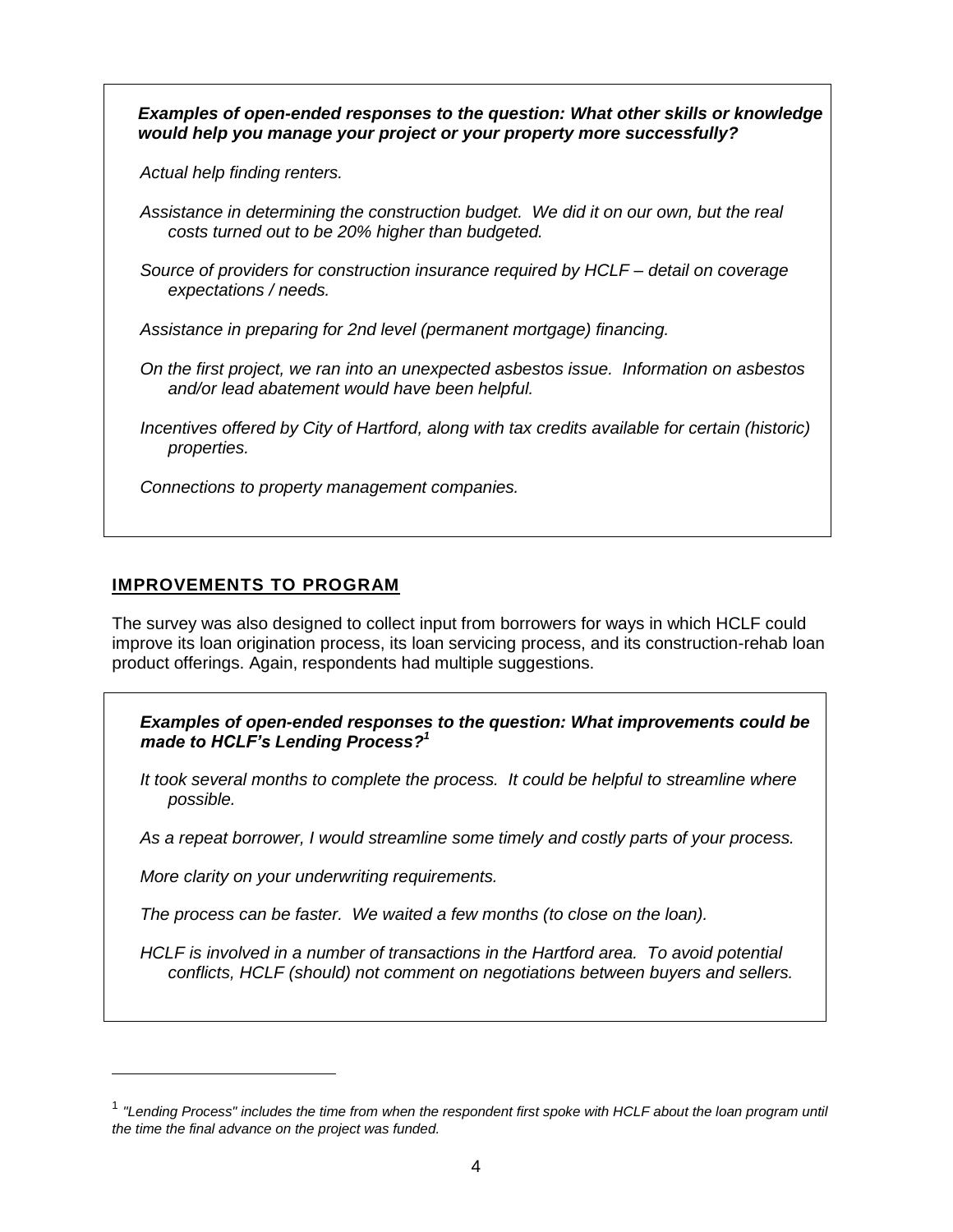*Examples of open-ended responses to the question: What improvements could be made to HCLF's Construction-Rehab Loan Product?*

*Lower Interest rate.*

*Better visibility into the loan's actual cost including all fees and interest accrued.*

*Borrowers need to know more about consequences of not being able to refinance their HCLF construction loan. The interest charged after the pay-off (maturity) time is very high!* 

*Be able to see my statement and history of payments online.*

*To provide financing in other towns.*

*Help analyze the contract between borrower and general contractor.*

#### *Examples of open-ended responses to the question: Are there other lending products HCLF could offer to help spur the rehab of more properties in Hartford?*

*Lower required equity investment by the owner in order to obtain HCLF loans.*

*HCLF needs more exposure so others know the financing is available.*

*Second mortgage product. This could help owner-occupants who don't want to/can't afford to refinance their first mortgage.*

*A better refinance option once construction is complete.*

*Not sure about products, but increased publicity may be helpful.*

*The amount that I need to provide up front is what has prevented me from using HCLF again.*

Long term financing options after the completion of a project would spur the rehab of *more properties. Rather than incurring fees for multiple closings in short periods of time, it would be favorable to have the loan transitioned to another institution long term.*

*Seminars to introduce your product to the public. You have a very good product. At times you are the only game in town. I did two projects with you and you were the only financial institution that would support me. The projects have been a tremendous success. Thank you for your help…*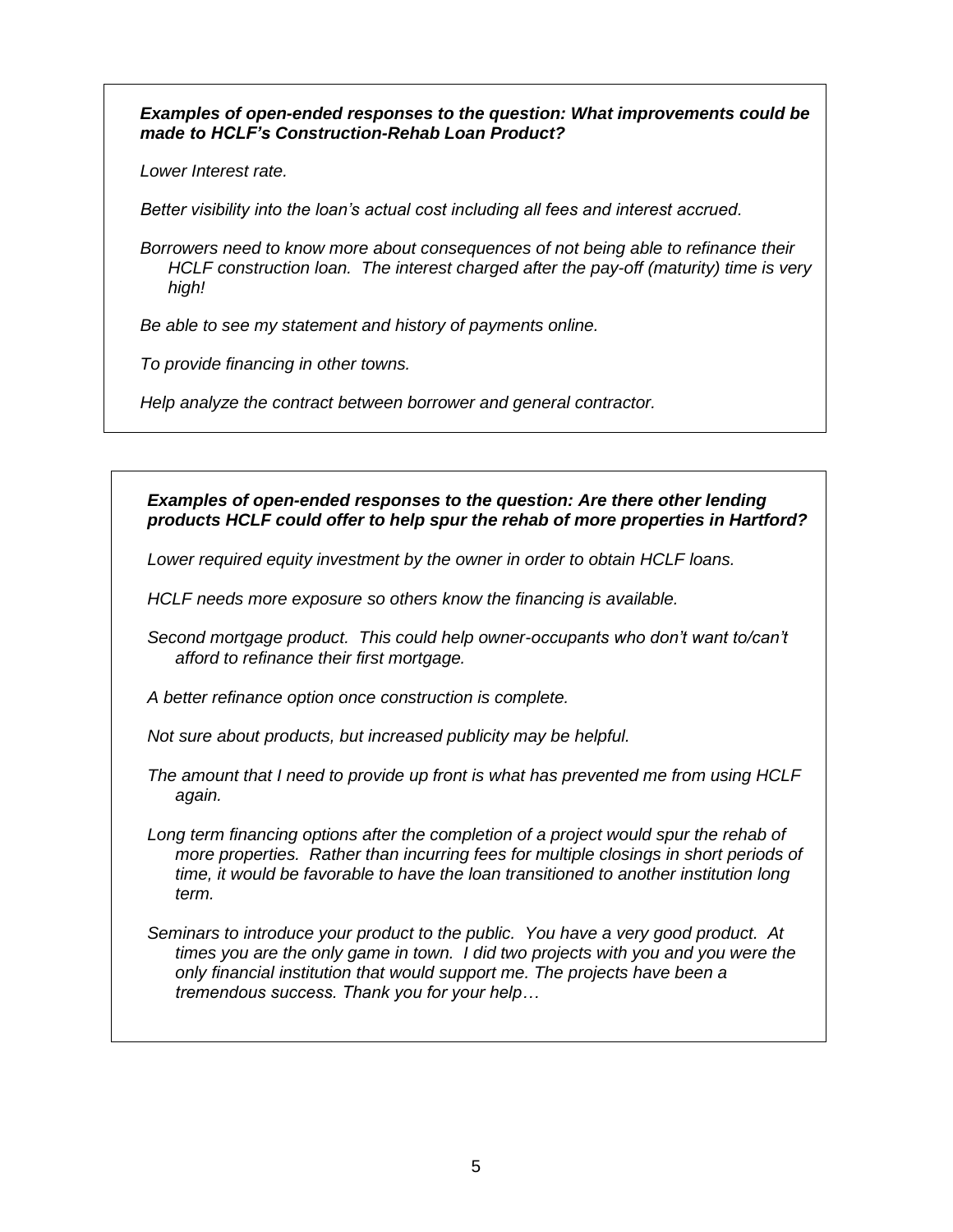Lastly, respondents were asked what improvements could be made to HCLF's Loan Servicing process. 2 Only one-third of respondents (34%) provided a response. **Those who did suggested that making statements, accounts, and payments available online would improve HCLF's loan servicing.**

### **POTENTIAL EXPANSION OF PROGRAM**

At the time of the survey, HCLF construction-rehab lending was restricted to borrowers rehabilitating properties located in the city of Hartford. Questions were included on the survey to ascertain the potential interest of existing HCLF borrowers for rehab financing in other adjacent communities. Almost three-fourths of respondents (74%) said they were interested and many named specific communities including New Britain, Bloomfield, East Hartford, Glastonbury, Manchester, Newington, Rocky Hill, West Hartford, Wethersfield, and Windsor.

#### Figure 2: Interest in other adjacent communities



<sup>2</sup> *"Loan Servicing Process" includes HCLFs administration of the loan, sending payment statements, processing payments, processing payoffs etc.*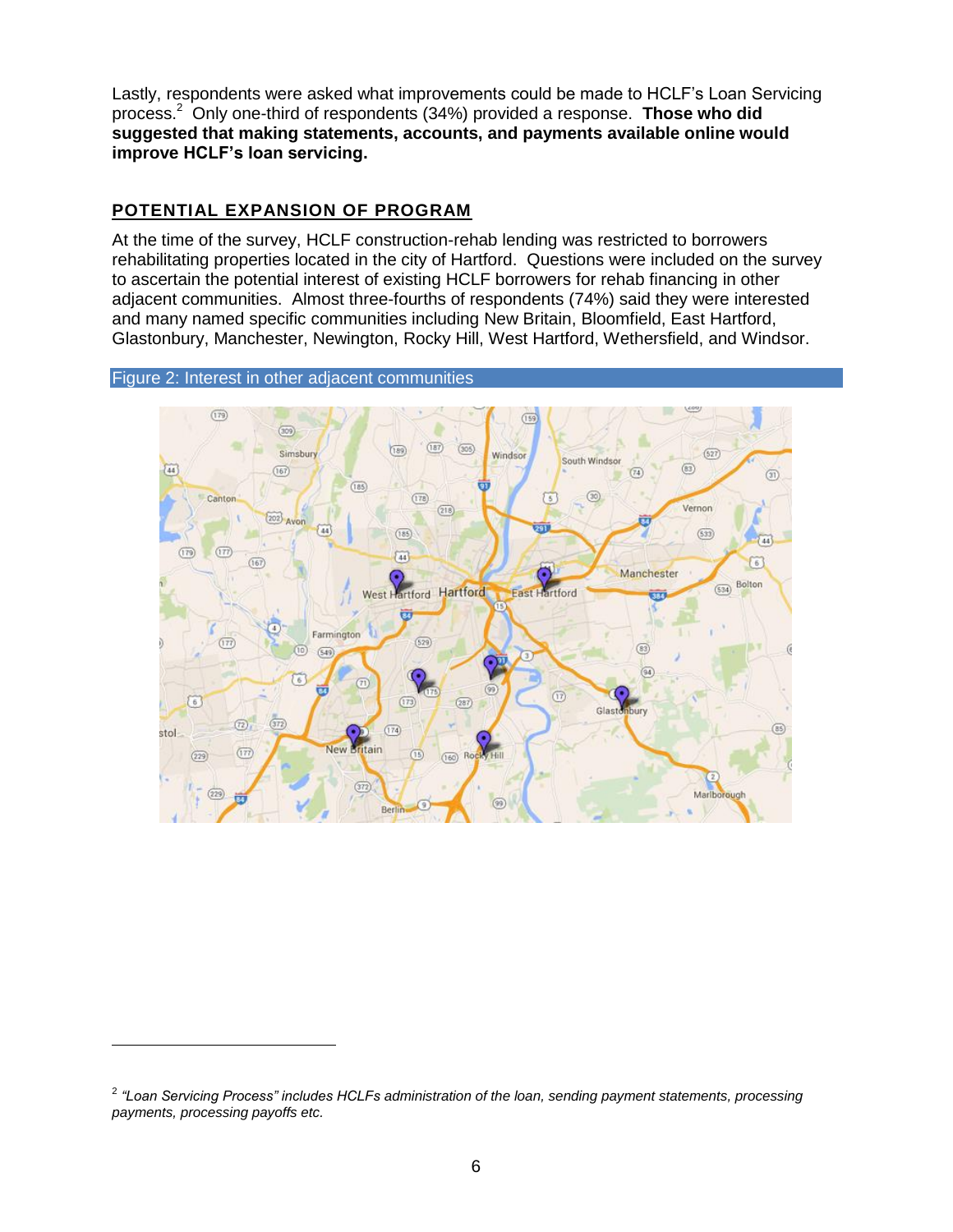The final questions on the survey were intended to assess overall satisfaction with HCLF staff (both lending and loan administration staff), in addition to gauging general satisfaction with the borrower's interaction with the organization. Again borrowers were given five options (*Strongly Disagree, Disagree, Neither Disagree or Agree, Agree or Strongly Agree*) to answer the satisfaction questions.

#### **Table 3: Overall Satisfaction, n=30**

- All borrowers *strongly agreed* they were satisfied with the professionalism/courtesy of the HCLF loan servicing staff.
- Nearly all (97%) *strongly agreed* they were satisfied with the professionalism/courtesy of their HCLF lender.
- Nearly all (97%) *strongly agreed* they would recommend HCLF's construction-rehab lending program to others.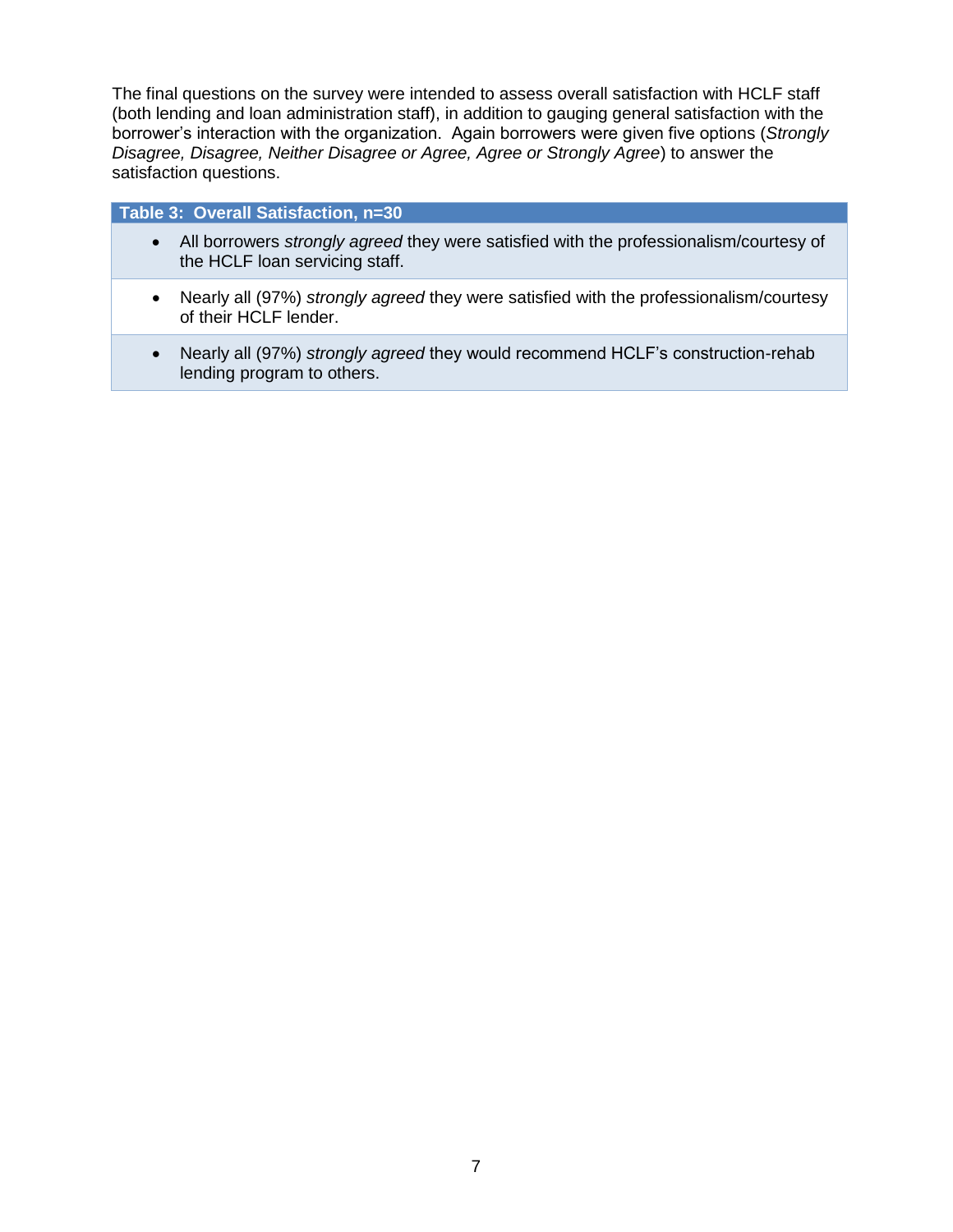# <span id="page-9-0"></span>**IMPACT OF HCLF'S CONSTRUCTION-REHAB LOAN PROGRAM**

There have been 114 CR loans originated between the initiation of the program and March 31, 2015, the cutoff for our record review. As shown in Table 4, the amount of funding has increased substantially over the years and HCLF investments have helped to leverage other funding. Specifically:

- <span id="page-9-1"></span>• The majority of the loans originated (58%) were short term construction loans.<sup>3</sup> These loans did not amortize. Borrowers paid interest only, and the loans ballooned at the end of the term. The remainder were Mini-Permanent or Permanent loans which either fully or partially amortized over the term of the loan. This category contains loans which originated as interest-only construction loans and converted to fully or partially amortizing loans after construction was completed. The average loan size for all loan types was \$137,581.
- As evidenced in Table 4, HCLF's CR loan origination volume has increased significantly in recent years.
- HCLF has made a total of **\$15,684,201** in Construction Rehab loan commitments between fiscal year ending 2003 and March 31, 2015.
- HCLF's CR loans have leveraged bank financing of **\$9,564,771** in additional investments in Hartford neighborhoods. Borrower equity investments in Hartford totaling **\$7,414,705** were leveraged in conjunction with HCLF's investments.

| Table 4: Summary of Loan Activity Associated with the CR Program           |                  |
|----------------------------------------------------------------------------|------------------|
| Number of CR Loans originated since program inception. <sup>3</sup>        | 114              |
| Number of Short Term Construction Loan (Interest only with balloon)        | 64               |
| Number of Mini-Perm Construction Loans (Partially amortizing with balloon) | 29               |
| Number of Permanent Construction Loans (Fully amortizing)                  | 21               |
| Average Loan Size                                                          | \$<br>137,581    |
| <b>Construction-Rehab Loans Originated</b>                                 |                  |
| HCLF Fiscal Year Ending 6/30/03 - 6/30/05 (36 months)                      | \$<br>300,000    |
| HCLF Fiscal Year Ending 6/30/06 - 6/30/08 (36 months)                      | \$<br>2,251,584  |
| HCLF Fiscal Year Ending 6/30/09 - 6/30/11 (36 months)                      | \$<br>3,509,241  |
| HCLF Fiscal Year Ending 6/30/12 - 6/30/14 (36 months)                      | \$<br>7,128,126  |
| Nine months ending 3/31/15                                                 | \$<br>2,495,250  |
| <b>TOTAL</b>                                                               | \$<br>15,684,201 |
| Non-HCLF bank investments leveraged in HCLF CR transactions                | \$<br>9,564,771  |

<sup>3</sup> *From 2006, when the CR pilot program was launched, until 2014, HCLF offered only a two year interest-only loan product. In 2014, with support of new longer term investors including Bank of America, Wells Fargo, and Connecticut Housing Finance Authority, HCLF began introducing an array of longer term mortgage products for CR Borrowers.*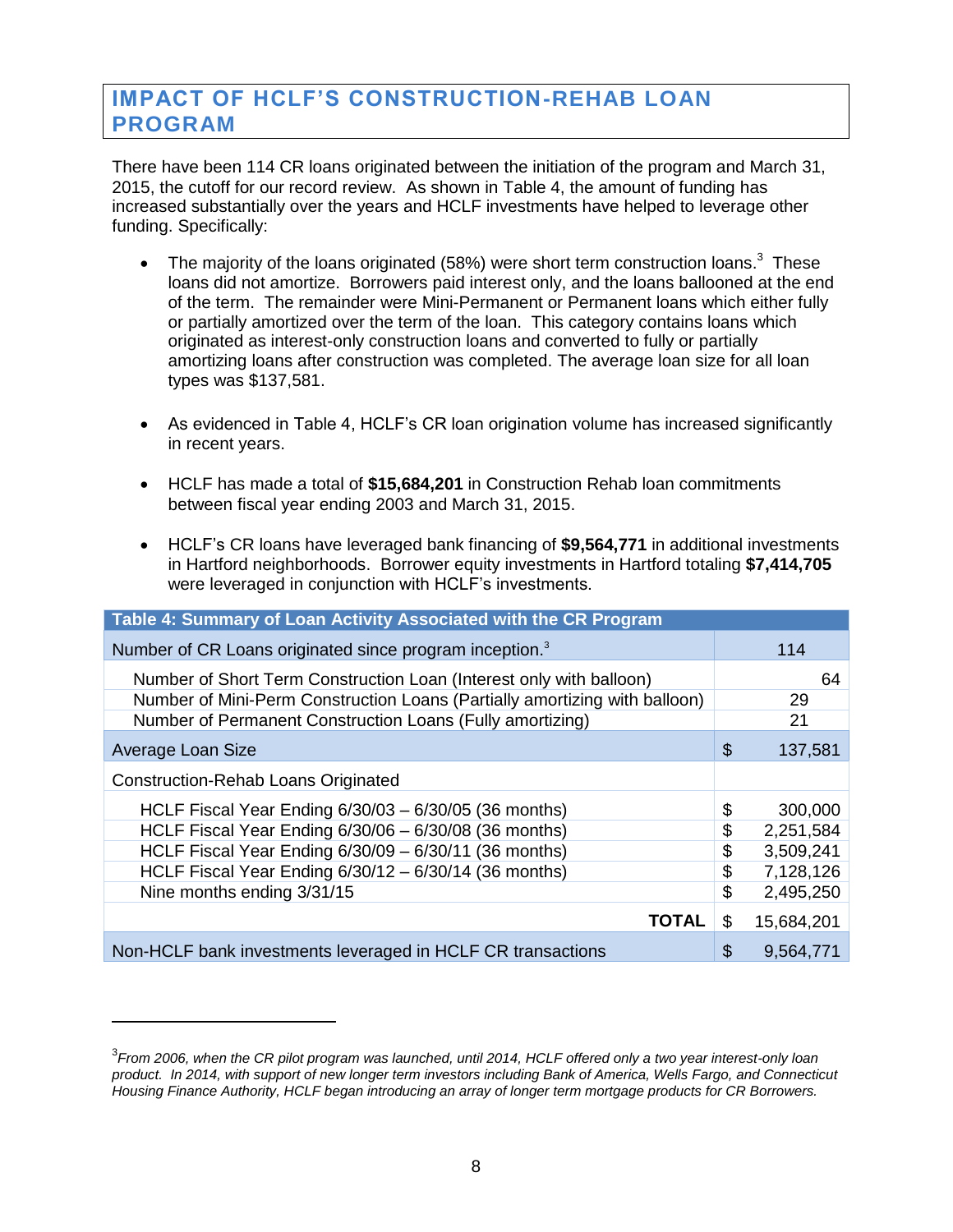## **JOB CREATION**

HCLF CR loans originated translate directly into jobs created for area workers, particularly in the construction trades.

The chart below reflects data for construction jobs generated as a direct result of HCLF property rehab financing activity (these numbers do not reflect indirect jobs created through, for example, the purchasing of construction materials). While the jobs for each individual loan/project are temporary, HCLF tracks labor hours per project and converts this data into full-time equivalent (FTE) year-round jobs (260.9 working days per year). *See Appendix B for HCLF's job calculation methodology.* 





As indicated in Figure 3, HCLF CR loans resulted in approximately 41 FTE, year-round jobs created and sustained during the three year period from 6/30/09 – 06/30/11, increasing to approximately 48 jobs in the subsequent three year period ending 6/30/14. The increase in jobs correlates to the increase in CR loan originations during the six year period.

<sup>4</sup> *HCLF did not collect job data for CR loans until FY '09*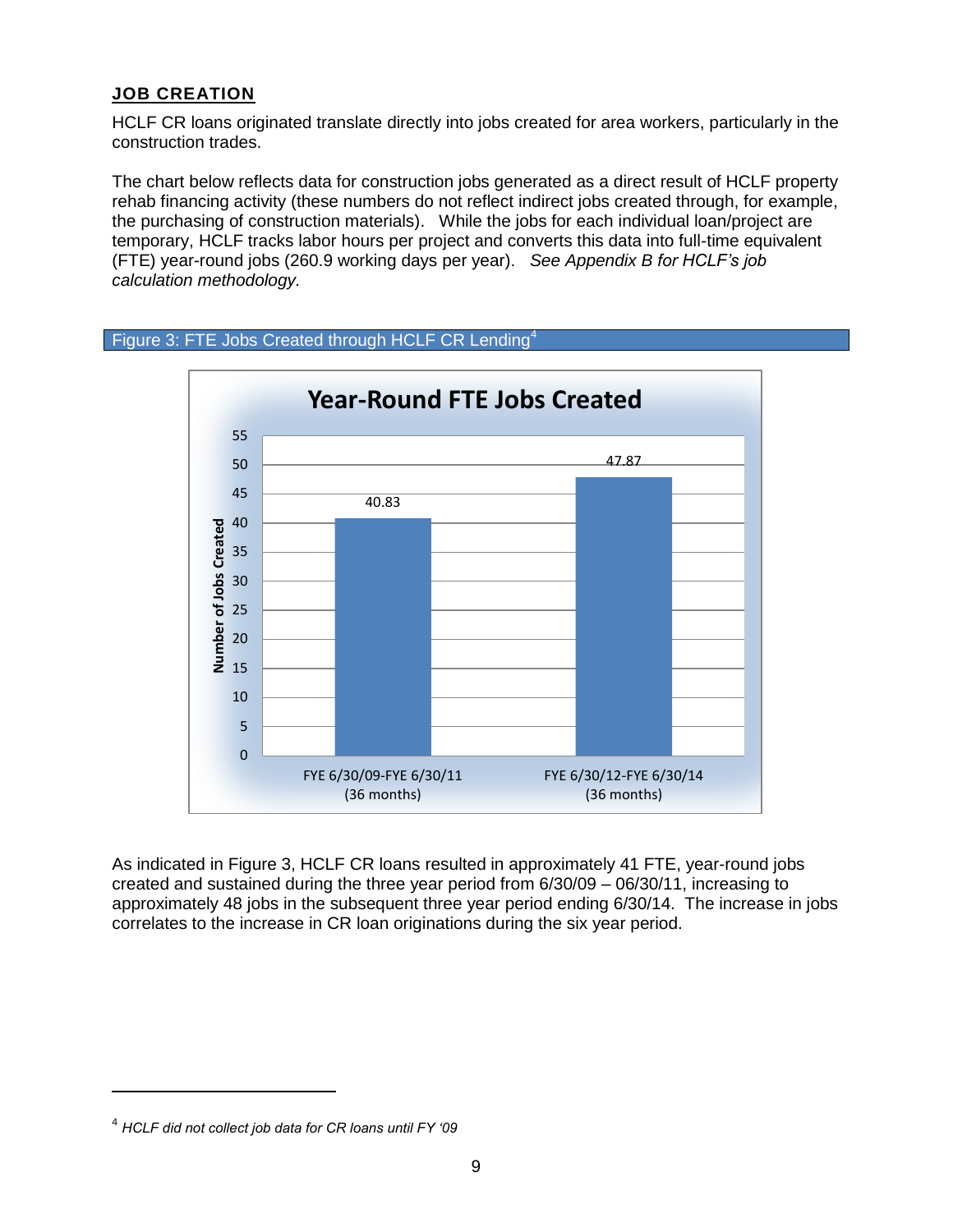In addition to counting dollars invested, HCLF collects data with each transaction which provide indicators of how HCLF financing is improving the community. Some of the key factors which are measured include the number of housing units improved with each transaction, the number of properties (detached buildings containing residential units) improved, and the number of units improved which are affordable to low and moderate income renters and buyers.

| Table 5: Summary of Property Improvement Associated with the CR Program    |     |
|----------------------------------------------------------------------------|-----|
|                                                                            |     |
| Total number of housing units improved (City of Hartford)                  | 434 |
|                                                                            |     |
| Properties (freestanding buildings) rehabilitated                          | 111 |
|                                                                            |     |
| Units rehabbed which are affordable for low income households <sup>5</sup> | 409 |

Creating or rehabilitating housing units that are affordable for Hartford's low and moderate income residents is an important part of HCLF's mission to provide financing that benefits the low-wealth residents of Hartford. More generally, as a Community Development Financial Institution certified by the US Treasury Department, HCLF seeks to *economically empower America's underserved and distressed communities*. One way in which HCLF seeks to achieve this goal is to ensure the provision of safe, decent, affordable housing for underserved and distressed households in the city of Hartford. The CR program is HCLF's primary tool to achieve this objective.



As indicated in Figure 4, the vast majority of housing units rehabbed by HCLF CR loans are affordable for rental or ownership by *extremely low* or *very low* income households (88% of total units rehabbed with HCLF financing), based on income categorizations as calculated and determined by the US Dept of Housing and Urban Development (HUD) for the metro-Hartford area.

<sup>5</sup> *Affordability Data was unavailable for 25 units when the related loans were originated.*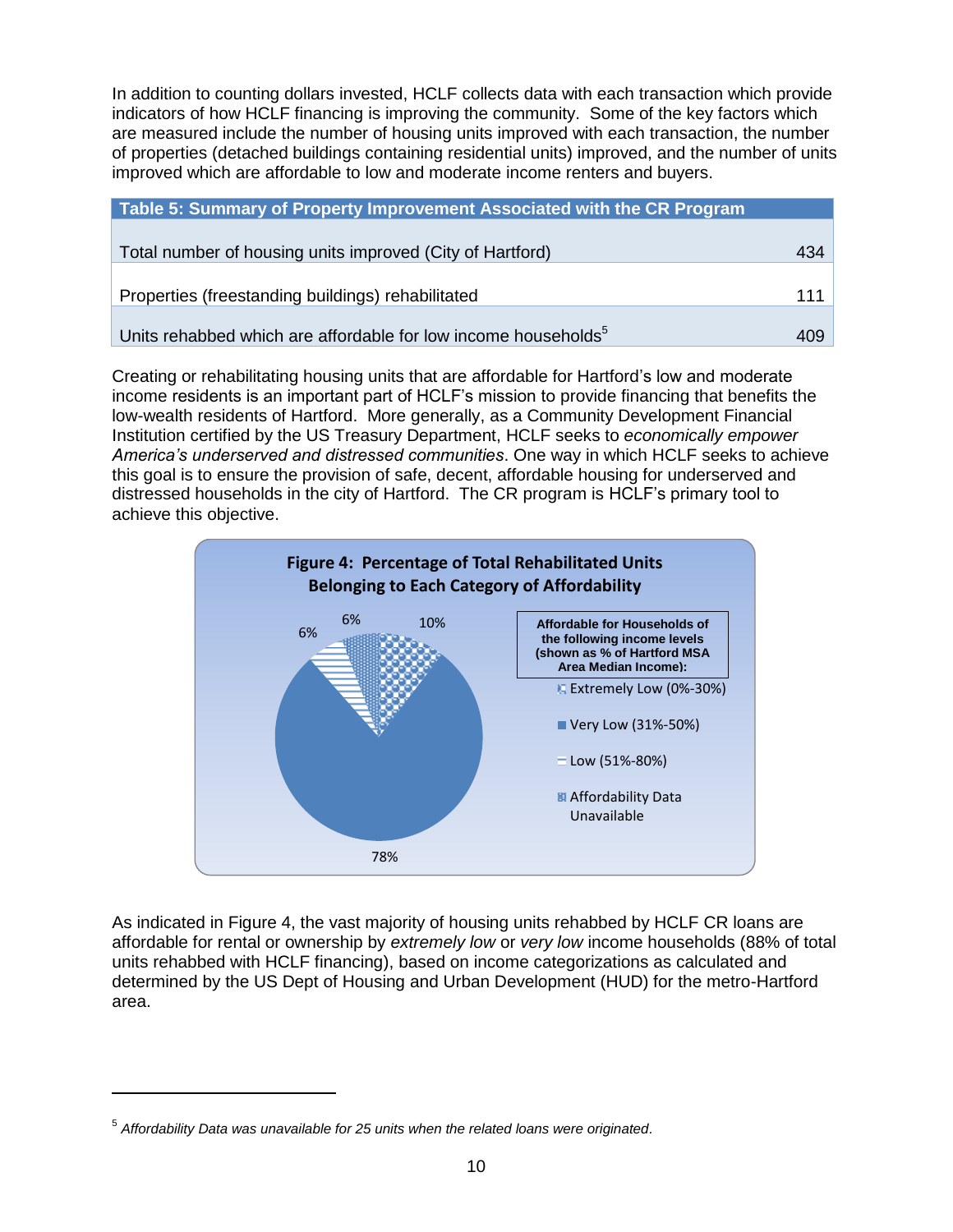# <span id="page-12-0"></span>**FINDINGS SUMMARY AND SUGGESTED ACTION STEPS**

Evaluation of survey responses provided an array of helpful information to HCLF's stakeholders. Results of HCLF's evaluation will be shared with all HCLF Staff and Lending Consultants, HCLF Loan Committee Members, HCLF's Investors, and Members of the Board of Directors.

Key findings and recommended action steps (subject to HCLF Board approval), include the following:

- **Service and Professionalism of HCLF Staff**: Borrower satisfaction with HCLF lending and loan servicing staff was very strong.
- **Length of Underwriting / Closing Process**: A few borrowers expressed frustration at the length of HCLF's underwriting/origination process (the time from receipt of application to loan closing).

**Recommendation**: HCLF will document/track dates for submission of a complete loan application, date of loan decision, and date of loan closing. Through the FYE 6/30/16, staff will provide quarterly reports to the Board identifying the mean and median of the underwriting timeframe for all CR loans (from application to credit decision); timeframe from credit decision to loan closing; and total timeframe from application to loan closing.

HCLF will analyze these data and determine if, in fact, the underwriting/origination process could be expedited and what steps management may need to take to accomplish this.

- **Loan Closings**: While 87% of borrowers reported no surprises at their loan closing, management followed up on comments provided by borrowers who did not respond positively to this question. HCLF lending staff subsequently met with attorneys representing HCLF at loan closings and clarified expectations and closing protocol. In the case of one closing, HCLF's attorney had not taken proper responsibility for securing a necessary lien release. This matter was subsequently addressed and corrected with the borrower who had expressed dissatisfaction in his survey response with his loan closing.
- **Technical Assistance**: As reflected in the survey, borrowers identified several opportunities for HCLF to strengthen the capacity of its borrowers through the provision of training and education. A previous lead abatement training/certification class organized by HCLF was very well attended by borrowers and may serve as a model to HCLF staff for future trainings.

**Recommendation**: HCLF lending staff will review survey results to develop a 'Technical Assistance Strategic Plan' for HCLF borrowers. The plan will identify at least one training/education capacity-building initiative the organization will conduct during HCLF's Fiscal Year ending June 30, 2016. Evaluation of training effectiveness will be conducted.

● **Cost of Loan Products**: While several borrowers expressed dissatisfaction over HCLF pricing (interest rate and fees), these borrowers represented less than 10% of total borrowers responding to the survey. HCLF frequently assesses and will continue to evaluate the pricing of its competition. Management believes its loan products are competitively and affordably priced for its market.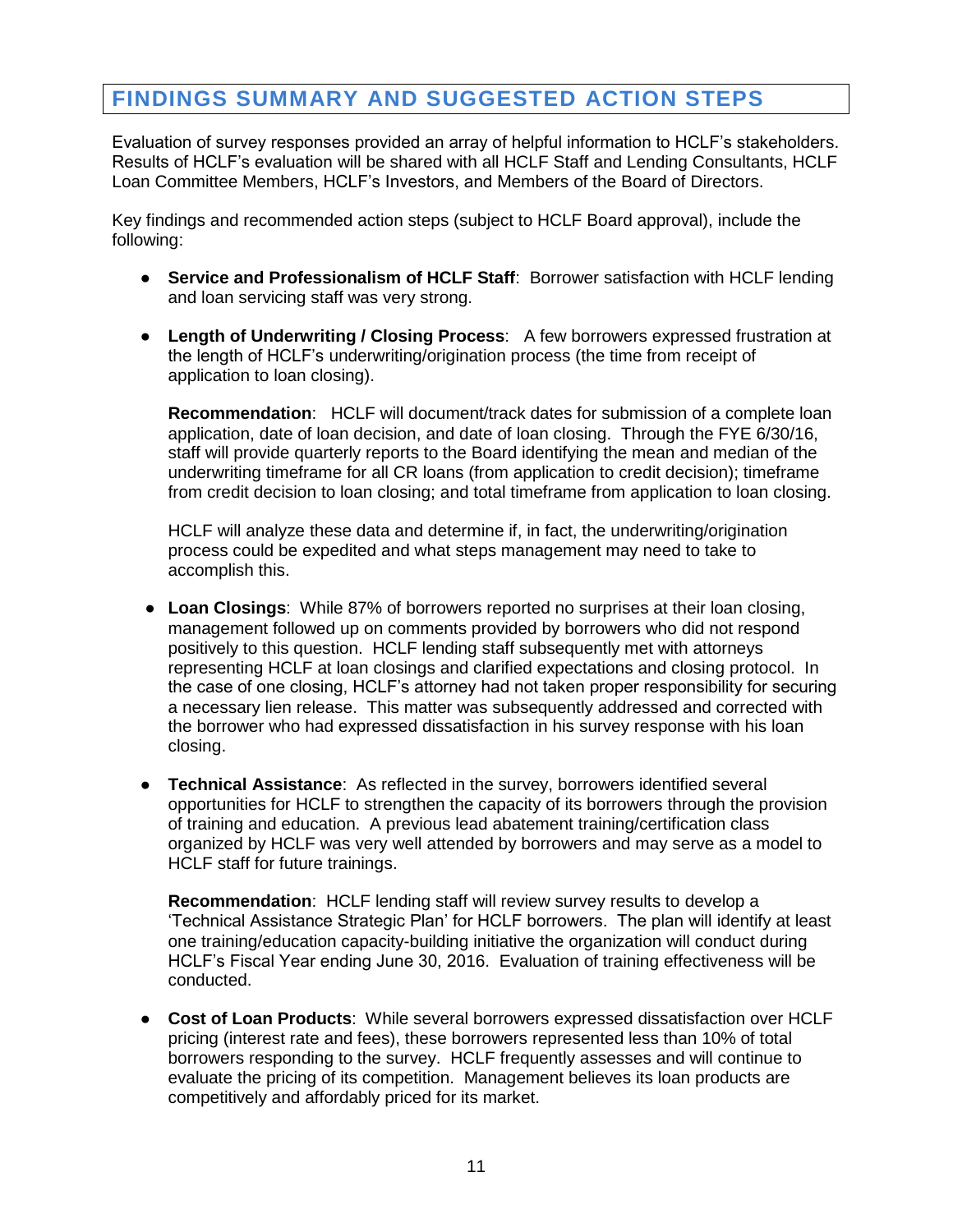● **Online Account Information / Payment options**: More than 1/3 of HCLF borrowers requested that the organization make account information available online, with an option for making loan payments via the internet.

**Recommendation**: During FYE 6/30/2016, HCLF will evaluate options and pricing for providing online account access/loan payments. HCLF management will also seek potential funding sources for such investments.

● **Organizational Profile / Marketing**: When asked how HCLF could spur the revitalization of more affordable homes, several borrowers stated the organization could increase its public profile and make its loan products known to a broader audience.

**Recommendation**: HCLF's upcoming move projected for December, 2015 is providing an opportunity for a corporate re-branding initiative. During the summer of 2015 HCLF will launch its redesigned website (with loan application materials to be made available online) and, as part of its relocation process, redesign all marketing materials to incorporate its new address, new logo and color scheme. Assessment of web analytics and feedback from borrowers will be conducted.

- **New Loan Products**: While several borrowers suggested opportunities for the potential creation of new loan products, HCLF has expanded its portfolio from one product available two years ago (a two year, short-term rehab loan) to five products now available under the CR program. All of HCLF's new products were created upon staff assessment of local market conditions and borrower needs. Lending staff will continue to evaluate market needs and recommend any future new products to the HCLF Loan Committees and Board of Directors accordingly.
- **Geographic Restriction of HCLF loan products:** HCLF CR loan products have been available only for the rehab of residential and mixed use properties in the city of Hartford. Many of HCLF's borrowers are involved in development of properties in other towns in the greater Hartford region. Nearly 3/4 indicated they would borrow from HCLF if the organization provided financing in other communities in the region.

**Recommendation**: In the summer of 2015 HCLF will conduct a pilot initiative in New Britain, working with city leaders to spur the rehab of blighted affordable housing stock in that city. HCLF's Board will then assess the results of this pilot to determine if a geographic expansion of the Loan Fund's efforts is warranted and would be beneficial, both to the organization and adjacent communities.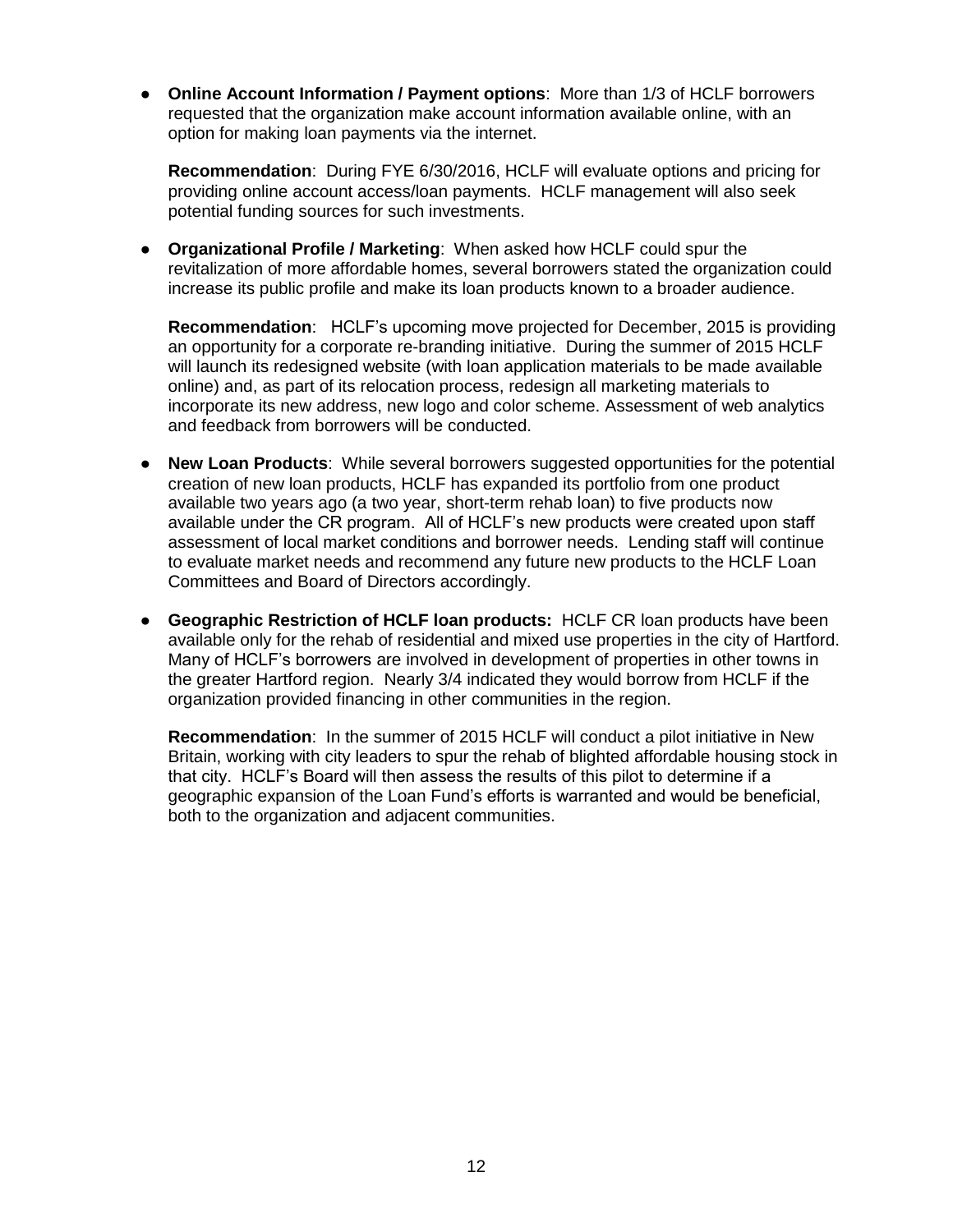### **APPENDIX A – BORROWER SURVEY**

Thank you for taking the time to complete our survey. The purpose of this survey is to get your feedback on how we might improve our loan products and services in 2015. Each HCLF borrower who completes the survey will receive a \$15 Hartford Park/Shop/Dine gift card in appreciation for your time. The survey should take no longer than 15 minutes to complete. Your input will be kept confidential and will be compiled with other feedback into a summary report to be shared with HCLF leadership. The answers you give will have no bearing on your file or future lending decisions.

1. How did you first hear about Hartford Community Loan Fund ("*HCLF*")?

| $\circ$ | News article                       |
|---------|------------------------------------|
| $\circ$ | Word-of-mouth referral from friend |
| $\circ$ | Online search                      |
| $\circ$ | Referred by City of Hartford staff |
| $\circ$ | Realtor                            |
| $\circ$ | Other (please specify):            |

#### 2. The communication/help I received from HCLF staff was sufficient during the application process.

| <b>Strongly Disagree</b> | Somewhat Disagree | Neither Disagree or<br>Aaree | Somewhat Agree | <b>Strongly Agree</b> |
|--------------------------|-------------------|------------------------------|----------------|-----------------------|
|                          |                   |                              |                |                       |

If the communication/help was insufficient, please tell us how we can improve: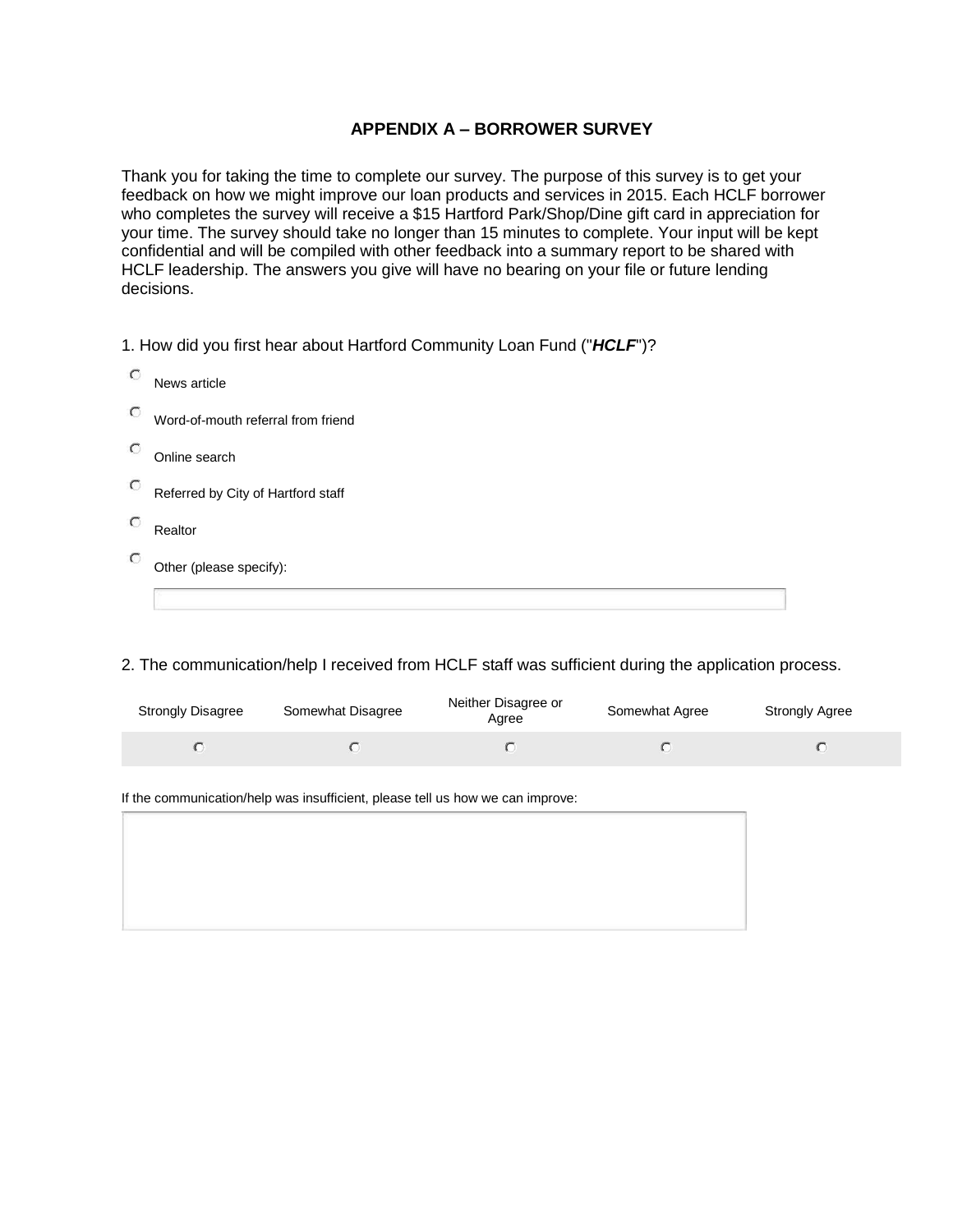3. The HCLF Staff and/or HCLF's attorney communicated sufficiently with me in preparation for the closing of my loan with HCLF.

| <b>Strongly Disagree</b> | Somewhat Disagree | Neither Disagree or<br>Aaree | Somewhat Agree | Strongly Agree |
|--------------------------|-------------------|------------------------------|----------------|----------------|
|                          |                   |                              |                |                |

If the communication was insufficient, please tell us how we can improve:

4. Were there any "surprises" at your closing that you hadn't expected?

- Yes
- $\circ$  No

If yes, please explain: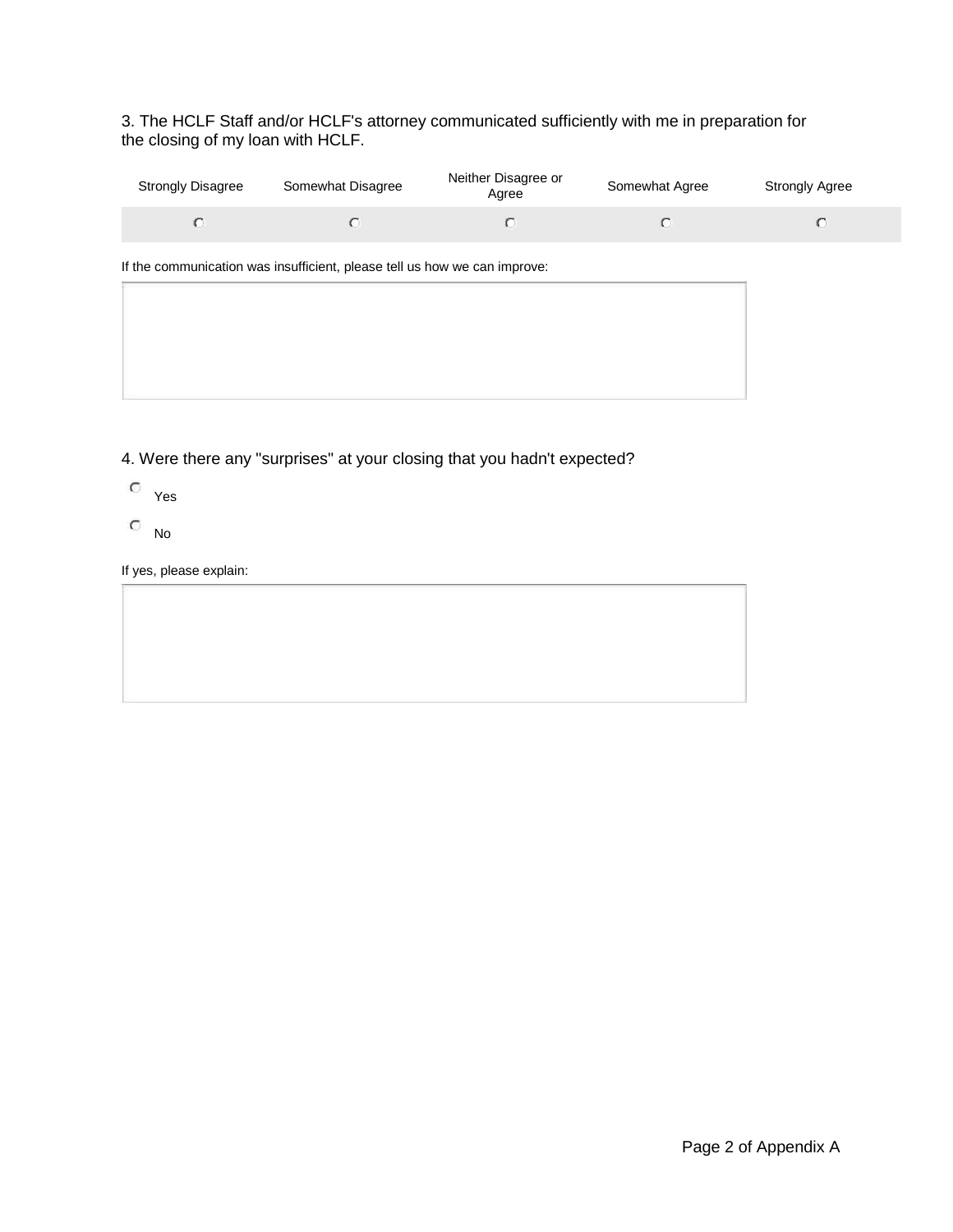#### 5. When you initiated your first property rehab project, what technical assistance would have been most helpful to you?

|                                                                                                                                          | Needed  | Not Needed | Not Sure |
|------------------------------------------------------------------------------------------------------------------------------------------|---------|------------|----------|
| Contractor selection,<br>including how to select a<br>contractor, obtain<br>construction bids, etc.                                      | $\circ$ | $\circ$    | $\circ$  |
| Project oversight,<br>including how to oversee<br>the construction process,<br>achieve successful<br>completion of your project,<br>etc. | $\circ$ | $\circ$    | $\circ$  |
| Tenant selection, including<br>how to find good tenants,<br>work with tenant subsidy<br>programs (e.g., Section 8),<br>etc.              | $\circ$ | $\circ$    | $\circ$  |
| Landlord/tenant rights and<br>responsibilities, including<br>leases, eviction law, lease<br>restrictions, etc.                           | $\circ$ | $\circ$    | $\circ$  |
| Record keeping for<br>properties, including<br>budgets, financial records<br>and accounting                                              | $\circ$ | $\circ$    | $\circ$  |
| Property Management,<br>including both short-term<br>and long-term<br>maintenance                                                        | $\circ$ | $\circ$    | $\circ$  |

Other: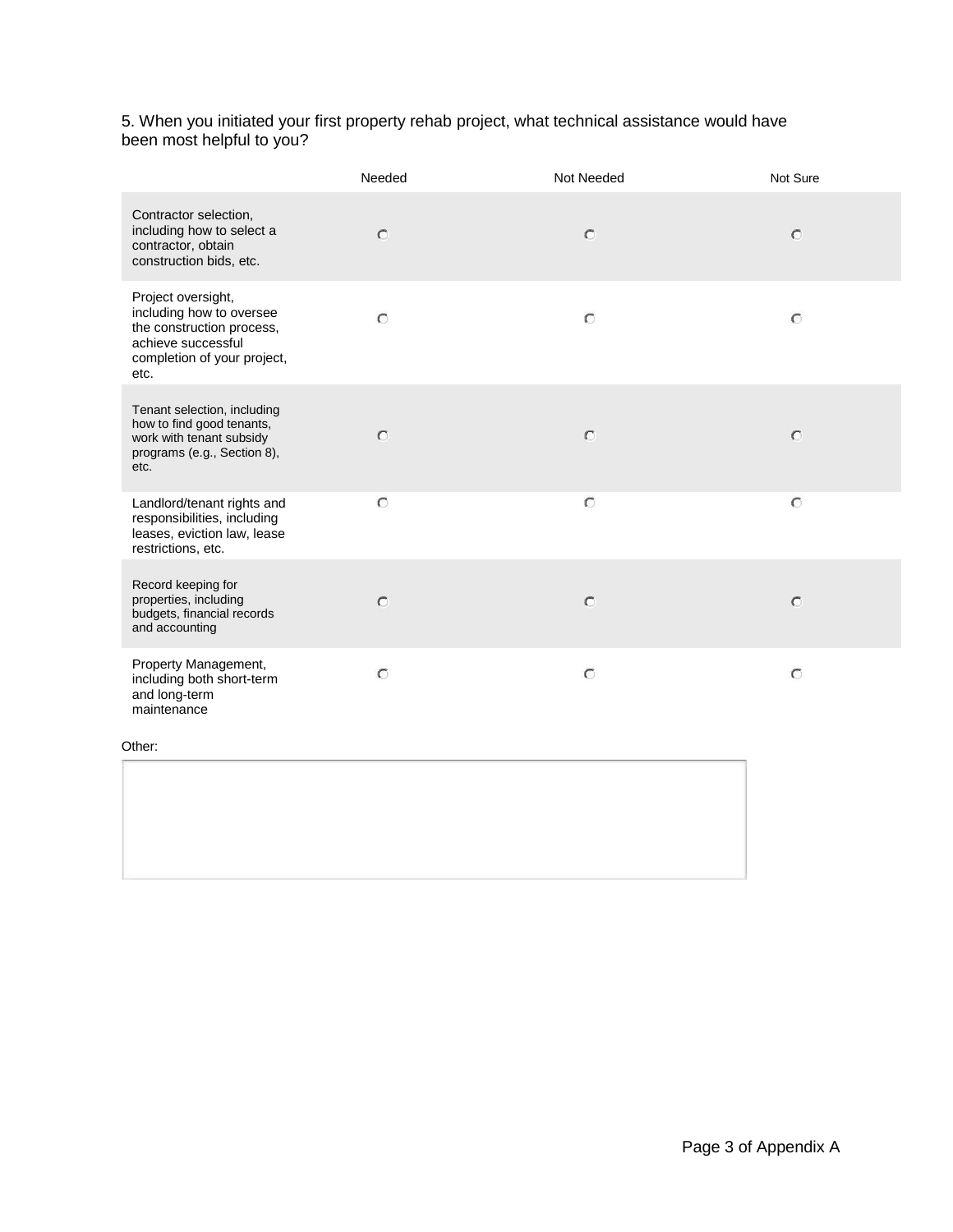Question 6 requires a response in order to complete the survey. Please write 'none' if you cannot answer. Thank you.

6. What other skills or knowledge would help you manage your project or your property more successfully?

Question 7 requires a response in order to complete the survey. Please write 'none' if you cannot answer. Thank you.

7. What improvements could be made to HCLF's lending process (by "lending process" we mean the time from when you first spoke with HCLF about our loan program until the time we funded the final advance on your project)?

Question 8 requires a response in order to complete the survey. Please write 'none' if you cannot answer. Thank you.

8. What improvements could be made to HCLF's loan servicing process (by "loan servicing process" we mean HCLF's administration of your loan - sending your payment statements, processing your payments, processing your payoffs, etc.)?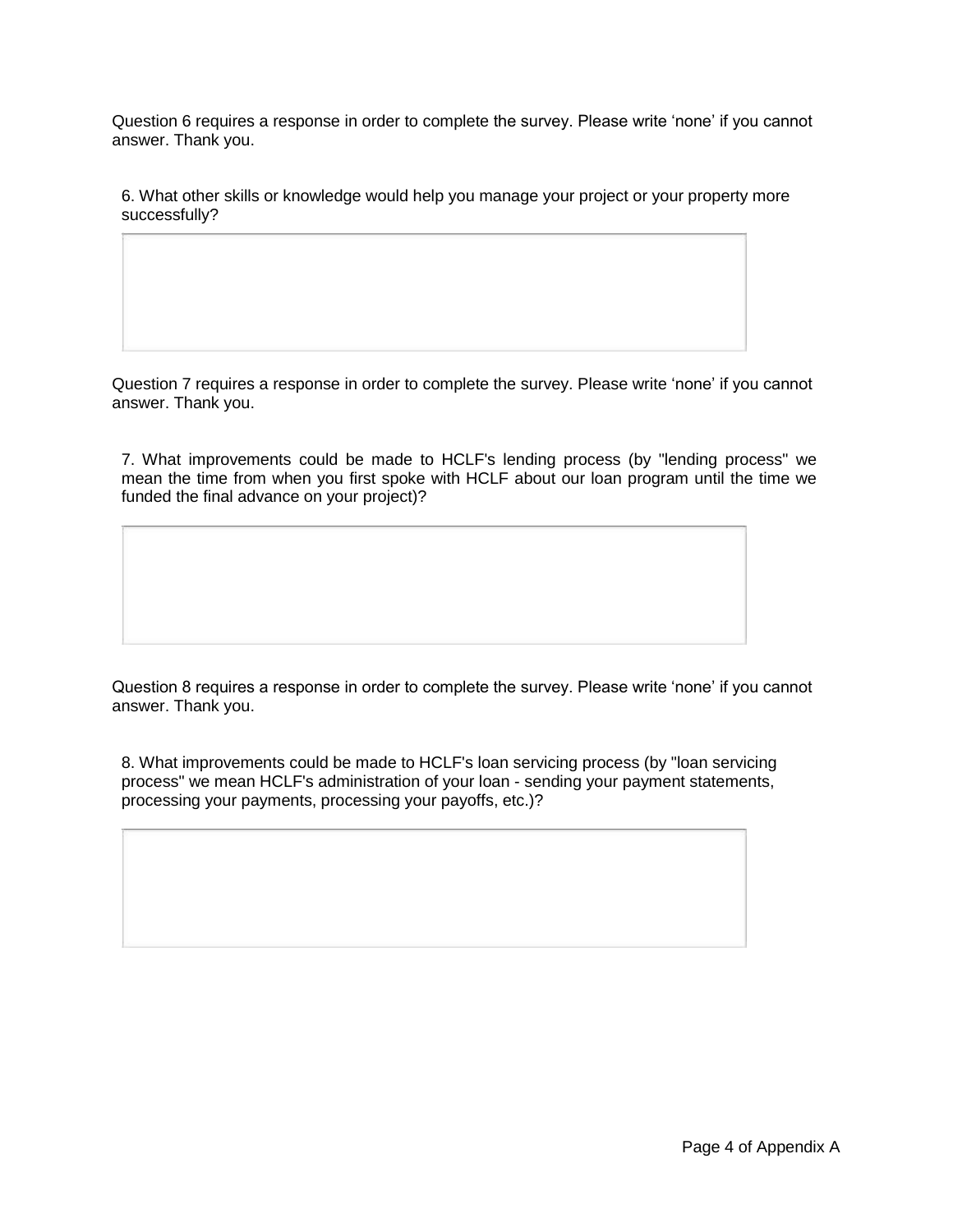Question 9 requires a response in order to complete the survey. Please write 'none' if you cannot answer. Thank you.

9. What improvements could be made to HCLF's construction-rehab loan product?

Question 10 requires a response in order to complete the survey. Please write 'none' if you cannot answer. Thank you.

10. Are there other lending products you think HCLF could offer to help spur the rehab of more properties in Hartford?

11. Would you consider developing property in another town in the Greater Hartford area if HCLF financing were available there?

 $\circ$ 

Yes

 $\overline{\circ}$  No

If yes, please list 1-3 towns in which you would have an interest in purchasing/rehabbing properties.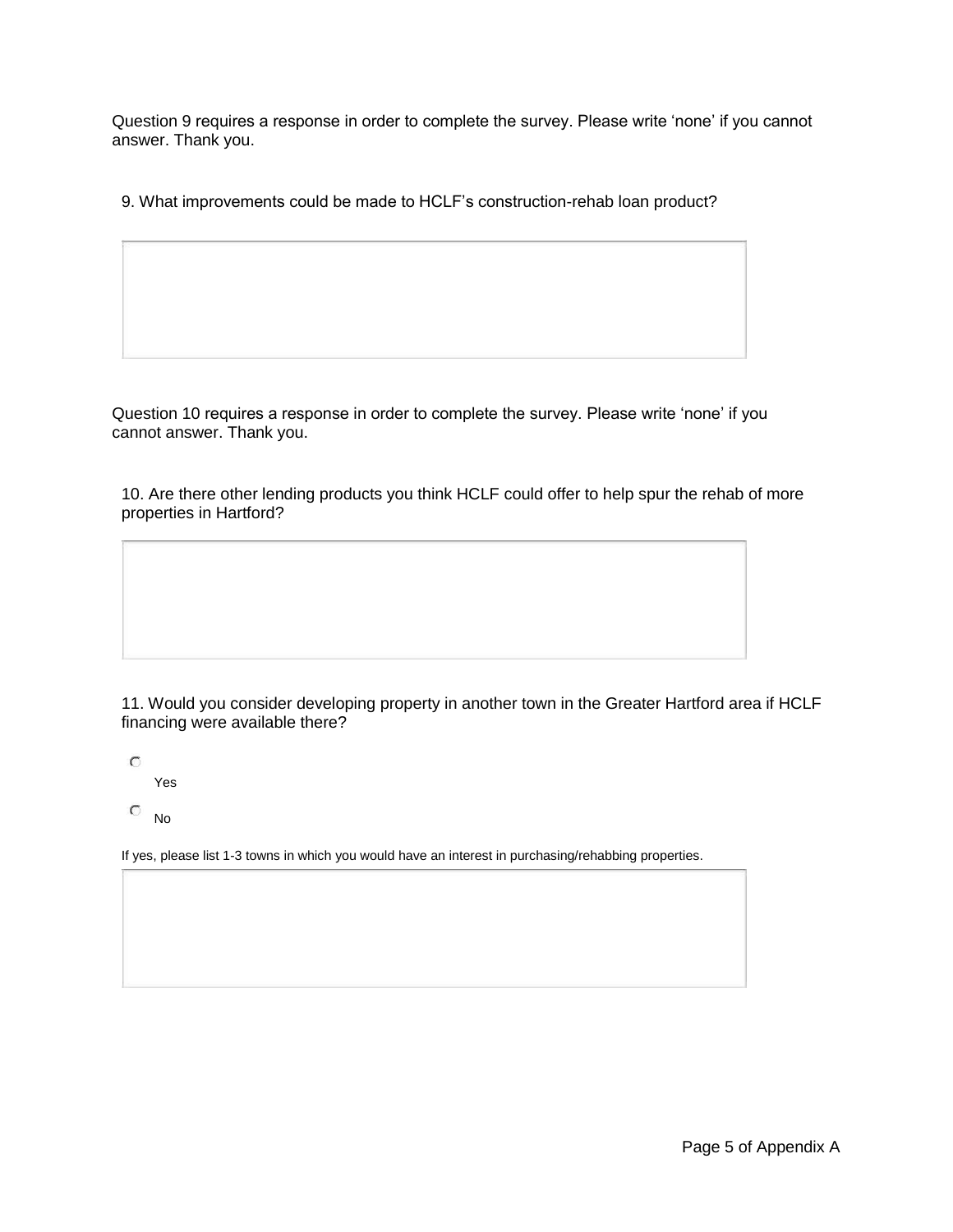If you have developed residential properties in other towns in the Greater Hartford area, please respond to Question 12. If not, please skip to Question 13.

12. If HCLF construction-rehab loans were available in other towns in the Greater Hartford area, what towns that you've worked in would HCLF financing be most helpful, allowing you to rehab other properties in that town?



#### 13. How satisfied were you with the professionalism/courtesy of the HCLF loan servicing staff?

| <b>Strongly Dissatisfied</b> | Somewhat Dissatisfied | Neither Dissatisfied or<br>Satisfied | Somewhat Satisfied | <b>Strongly Satisfied</b> |  |
|------------------------------|-----------------------|--------------------------------------|--------------------|---------------------------|--|
|                              |                       |                                      |                    |                           |  |

#### If dissatisfied, please tell us how we can improve:

#### 14. How satisfied were you with the professionalism/courtesy of your HCLF lender?

| <b>Strongly Dissatisfied</b> | Somewhat Dissatisfied | Neither Dissatisfied or<br>Satisfied | Somewhat Satisfied | <b>Strongly Satisfied</b> |
|------------------------------|-----------------------|--------------------------------------|--------------------|---------------------------|
|                              |                       |                                      |                    |                           |

If dissatisfied, please tell us how we can improve: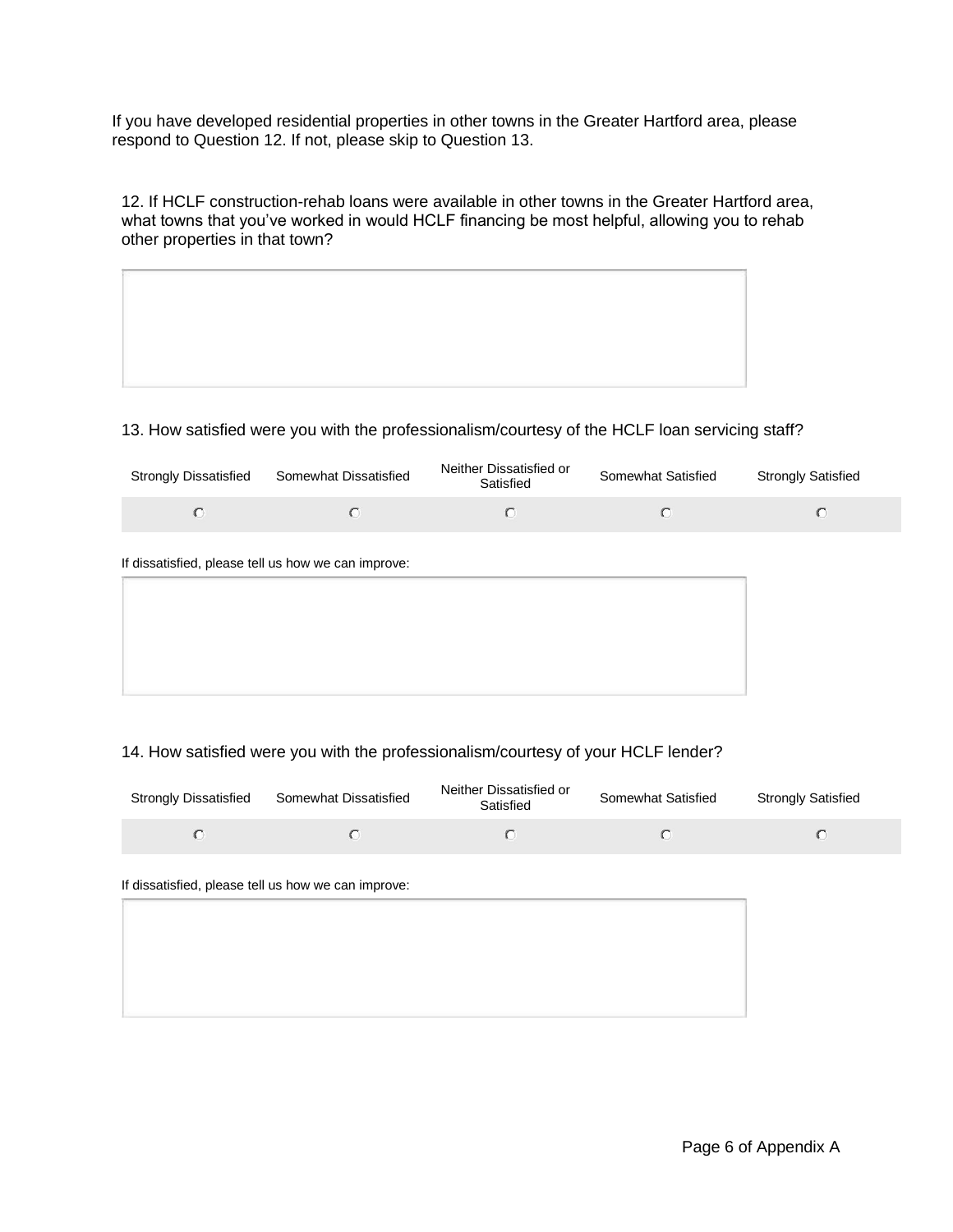- 15. Would you recommend HCLF's construction-rehab lending program to others?
- Yes
- $\overline{\phantom{a}}$  No

If no, please explain: